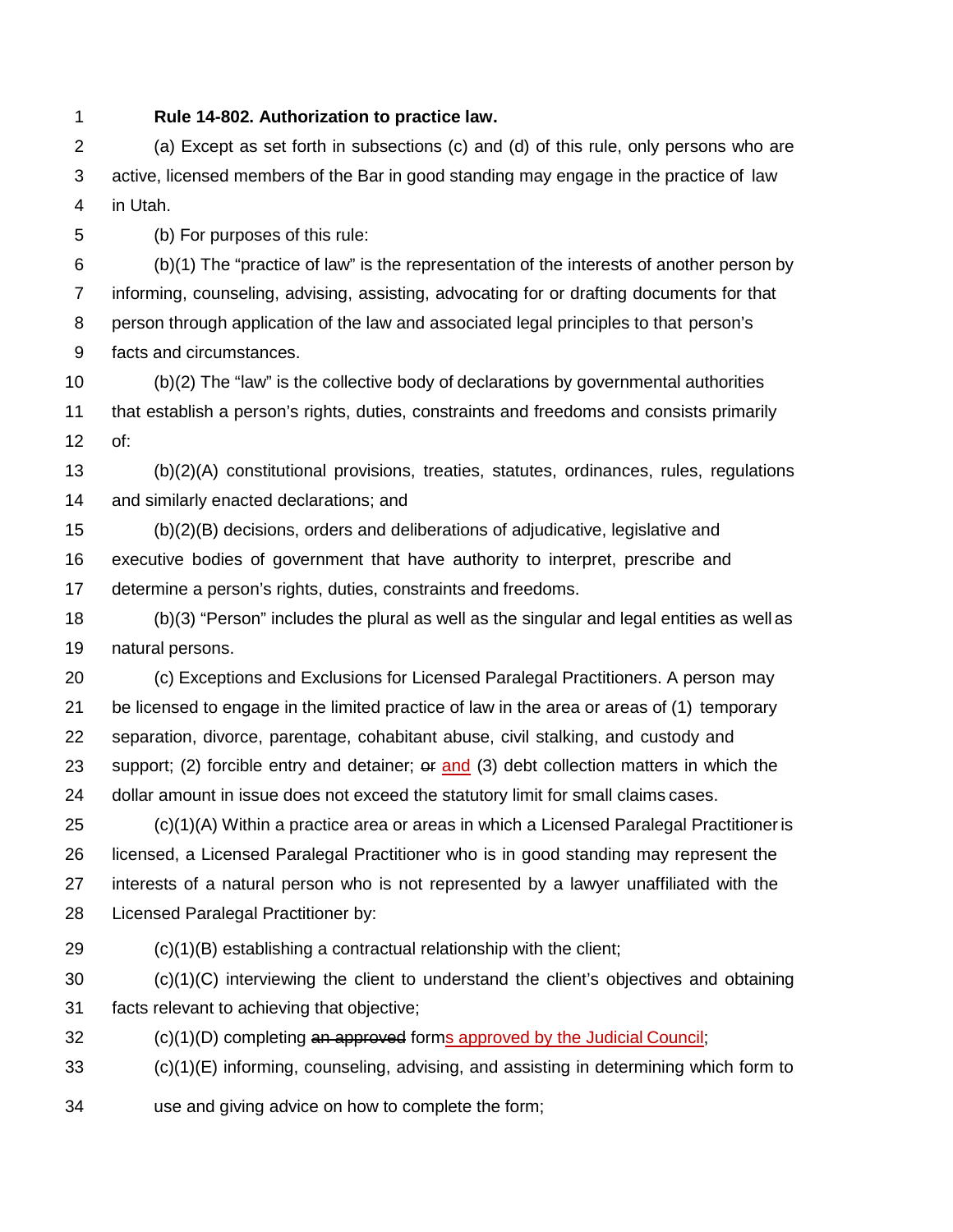(c)(1)(F) signing, filing, and completing service of the form;

(c)(1)(G) obtaining, explaining, and filing any document needed to support theform;

(c)(1)(H) reviewing documents of another party and explaining them;

 (c)(1)(I) informing, counseling, assisting and advocating for a client in mediated negotiations;

 (c)(1)(J) filling in, signing, filing and completing service of a written settlement agreement form in conformity with the negotiated agreement;

 (c)(1)(K) communicating with another party or the party's representative regarding the relevant form and matters reasonably related thereto; and

(c)(1)(L) explaining a court order that affects the client's rights and obligations.

 (d) Other Exceptions and Exclusions. Whether or not it constitutes the practice of law, the following activity by a non-lawyer, who is not otherwise claiming to be a lawyer or to be able to practice law, is permitted:

 (d)(1) Making legal forms available to the general public, whether by sale or otherwise, or publishing legal self-help information by print or electronic media.

 (d)(2) Providing general legal information, opinions or recommendations about possible legal rights, remedies, defenses, procedures, options or strategies, but not specific advice related to another person's facts or circumstances.

 (d)(3) Providing clerical assistance to another to complete a form provided by a municipal, state, or federal court located in the State of Utah when no fee is charged to do so.

 (d)(4) When expressly permitted by the court after having found it clearly to be in the best interests of the child or ward, assisting one's minor child or ward in a juvenile court proceeding.

 (d)(5) Representing a party in small claims court as permitted by Rule of Small Claims Procedure 13.

 (d)(6) Representing without compensation a natural person or representing a legal entity as an employee representative of that entity in an arbitration proceeding, where the amount in controversy does not exceed the jurisdictional limit of the small claims court set by the Utah Legislature.

(d)(7) Representing a party in any mediation proceeding.

(d)(8) Acting as a representative before administrative tribunals or agencies as

authorized by tribunal or agency rule or practice.

(d)(9) Serving in a neutral capacity as a mediator, arbitrator or conciliator.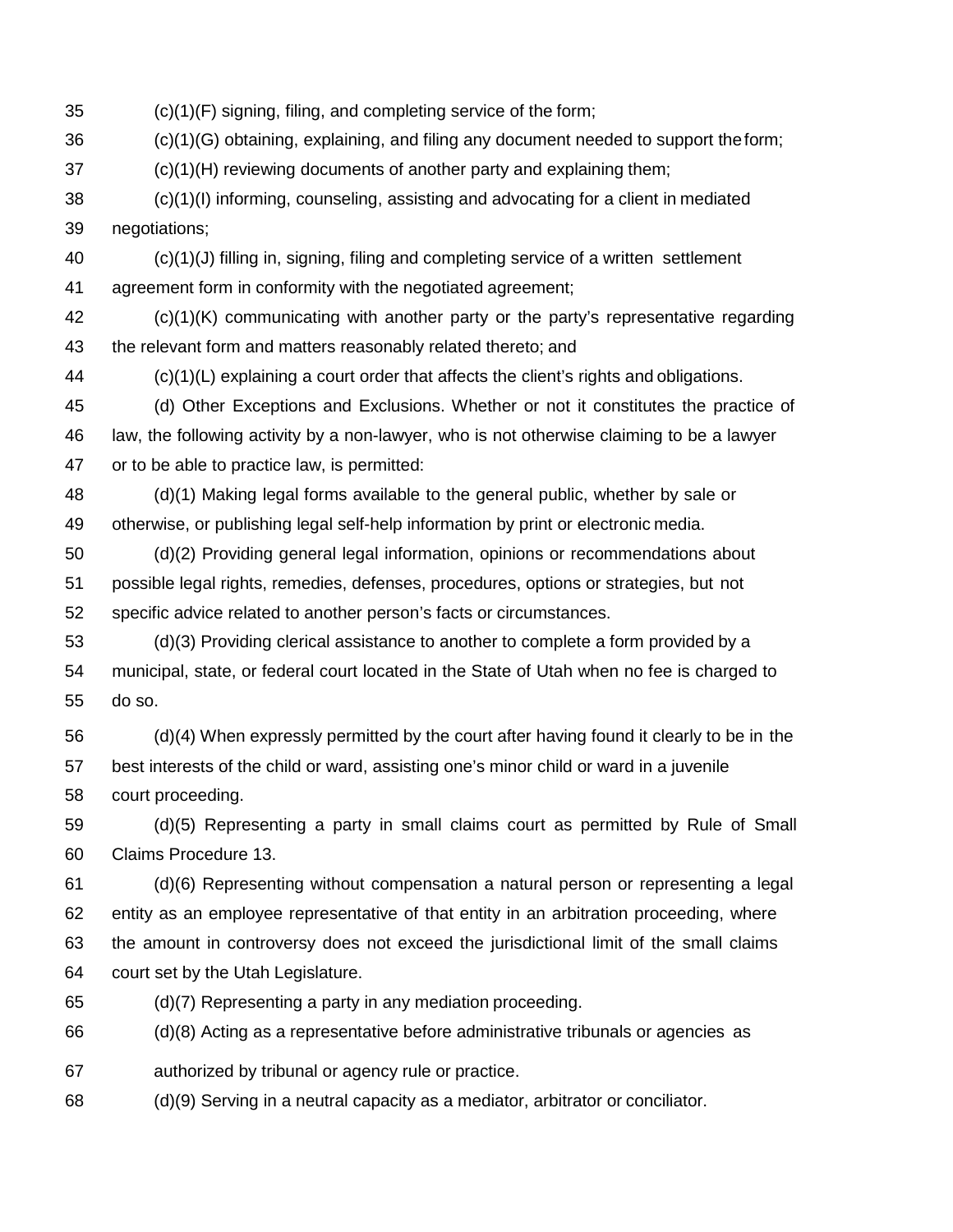(d)(10) Participating in labor negotiations, arbitrations or conciliations arising under collective bargaining rights or agreements or as otherwise allowed by law.

(d)(11) Lobbying governmental bodies as an agent or representative of others.

 (d)(12) Advising or preparing documents for others in the following described circumstances and by the following described persons:

 (d)(12)(A) a real estate agent or broker licensed by the state of Utah may complete State-approved forms including sales and associated contracts directly related to the sale of real estate and personal property for their customers.

 (d)(12)(B) an abstractor or title insurance agent licensed by the state of Utah may issue real estate title opinions and title reports and prepare deeds for customers.

 (d)(12)(C) financial institutions and securities brokers and dealers licensed by Utah may inform customers with respect to their options for titles of securities, bank accounts,

annuities and other investments.

 (d)(12)(D) insurance companies and agents licensed by the state of Utah may recommend coverage, inform customers with respect to their options for titling of

 ownership of insurance and annuity contracts, the naming of beneficiaries, and the adjustment of claims under the company's insurance coverage outside of litigation.

 (d)(12)(E) health care providers may provide clerical assistance to patients in completing and executing durable powers of attorney for health care and natural death declarations when no fee is charged to do so.

 (d)(12)(F) Certified Public Accountants, enrolled IRS agents, public accountants, public bookkeepers, and tax preparers may prepare tax returns.

92 Advisory Committee Comment:

Subsection (a).

"Active" in this paragraph refers to the formal status of a lawyer, as determined by the Bar.

Among other things, an active lawyer must comply with the Bar's requirements for continuing

legaleducation.

Subsection (b).

The practice of law defined in Subparagraph (b)(1) includes: giving advice or counsel toanother

person as to that person's legal rights or responsibilities with respect to that person's facts and

circumstances; selecting, drafting or completing legal documents that affect the legal rights or

responsibilities of another person; representing another person before an adjudicative,

legislative or executive body, including the preparation or filing of documents and conducting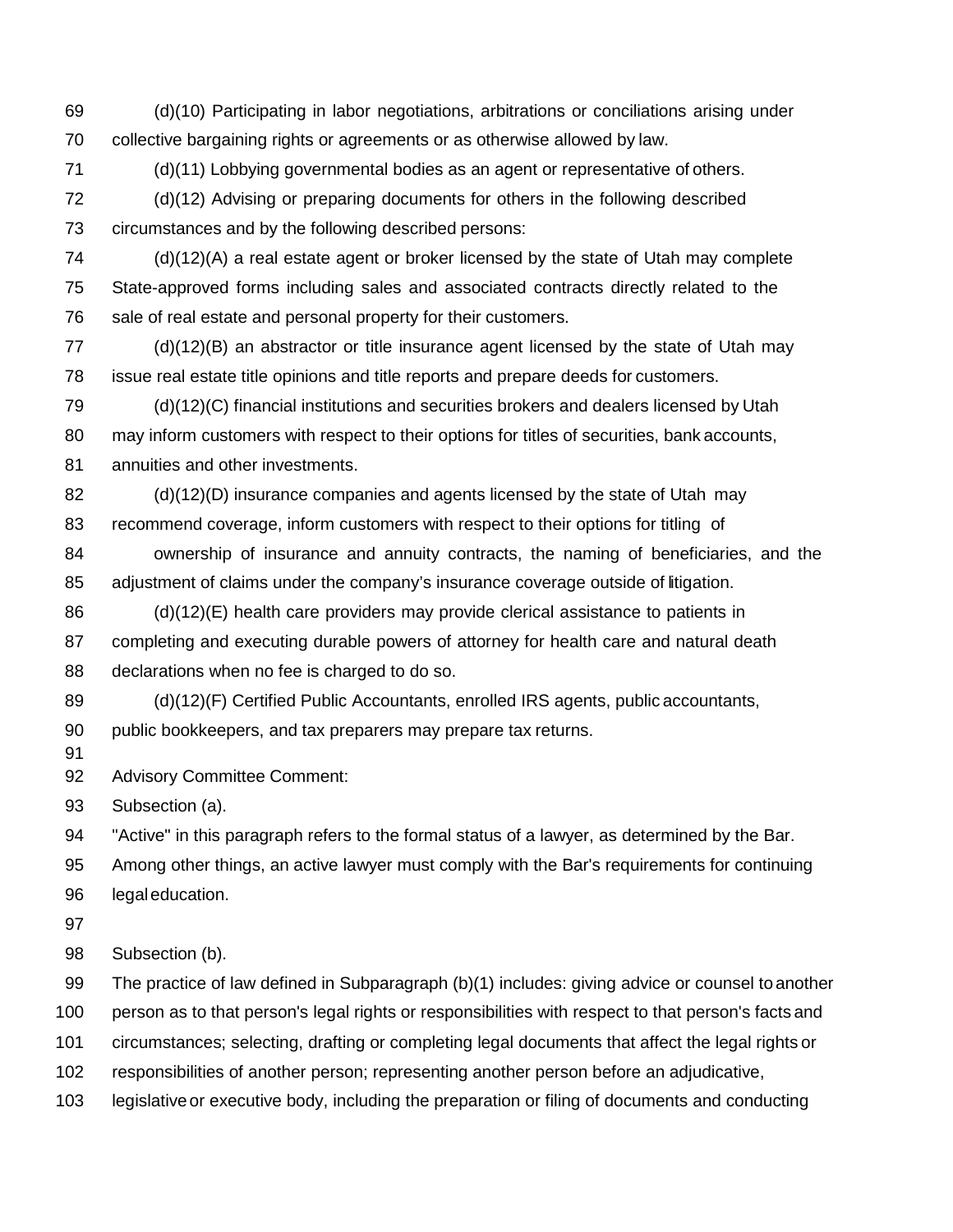- discovery;negotiating legal rights or responsibilities on behalf of another person.
- 

 Because representing oneself does not involve another person, it is not technically the "practice of law." Thus, any natural person may represent oneself as an individual in any legal context. To the same effect is Article 1, Rule 14-111 Integration and Management: "Nothing in this article shall prohibit a person who is unlicensed as an attorney at law or a foreign legal consultant from personally representing that person's own interests in a cause to which the person is a party in his or herown right and not as assignee."

 Similarly, an employee of a business entity is not engaged in "the representation of the interest of another person" when activities involving the law are a part of the employee's duties solely in connection with the internal business operations of the entity and do not involve providing legal advice to another person. Further, a person acting in an official capacity as an employee of a government agency that has administrative authority to determine the rights of persons under 118 the law is alsonot representing the interests of another person.

 As defined in subparagraph (b)(2), "the law" is a comprehensive term that includes not only the black-letter law set forth in constitutions, treaties, statutes, ordinances, administrative and court rulesand regulations, and similar enactments of governmental authorities, but the entire fabric of its development, enforcement, application and interpretation.

 Laws duly enacted by the electorate by initiative and referendum under constitutional authority would be included under subparagraph (b)(2)(A).

 Subparagraph (b)(2)(B) is intended to incorporate the breadth of decisional law, as well as the background, such as committee hearings, floor discussions and other legislative history, that

- often accompanies the written law of legislatures and other law- and rule-making bodies.
- Referenceto adjudicative bodies in this subparagraph includes courts and similar tribunals,
- arbitrators, administrative agencies and other bodies that render judgments or opinions
- involving a person's interests.
- 

Subsection (c).

The exceptions for Licensed Paralegal Practitioners arise from the November 18, 2015 Report

and Recommendation of the Utah Supreme Court Task Force to Examine Limited Legal